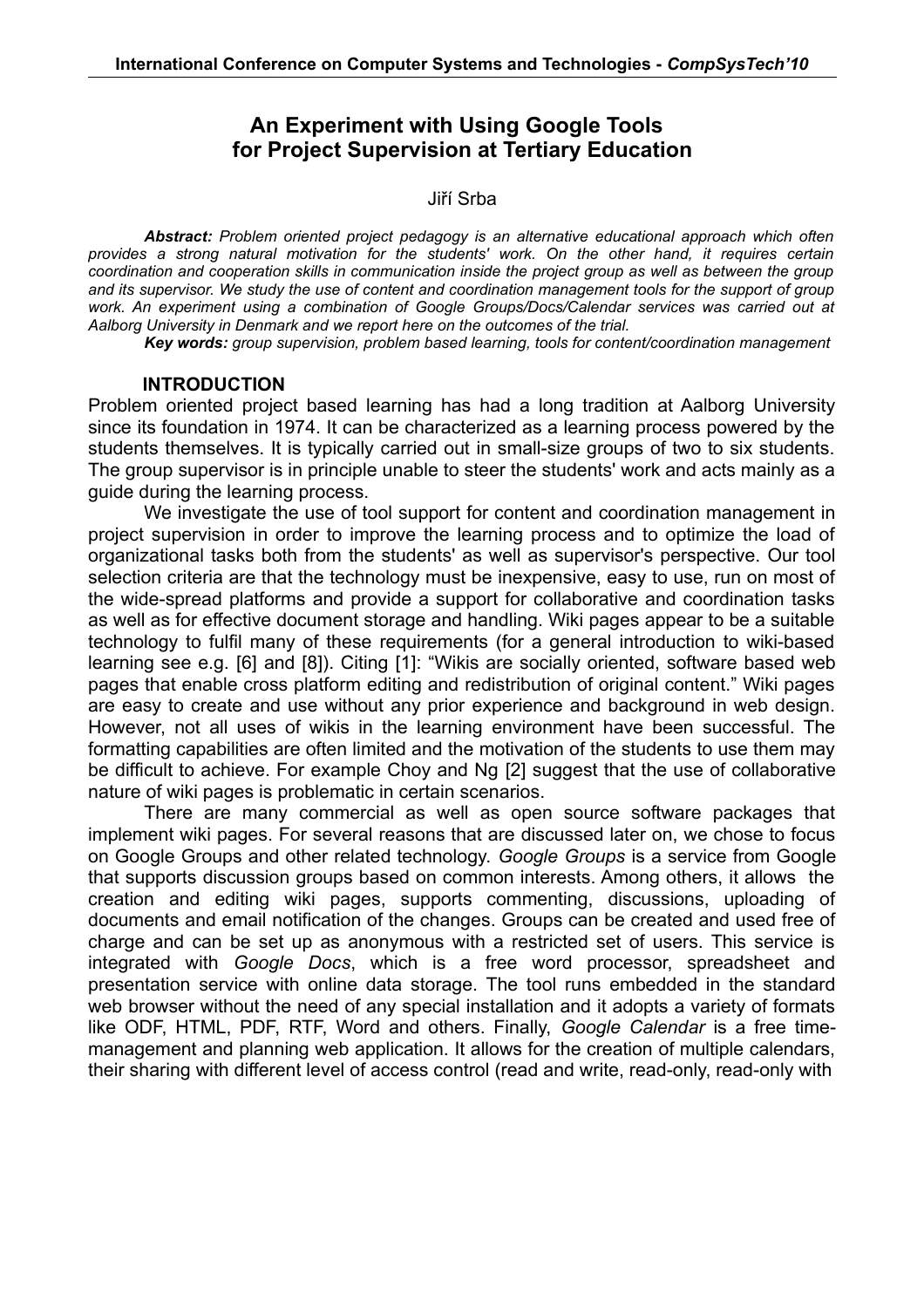busy display etc.) as well as a synchronization with the most popular calendar clients across many different platforms ranging from desktop computers to mobile devices.

We carried out an experiment that concerned the employment of Google tools in the project management of one group working on their master thesis. The trial group was presented with the available tool support by their supervisor at the first meeting of the semester. As the lack of motivation from the students to use wikis seems to be the main problem in educational activities [3], attention has been paid to a smooth project start. The supervisor prepared drafts of a few wiki pages that were considered relevant for the project work and explained the students the possible use of them. Apart from the wiki pages available in Google Groups, the supervisor gave the group members rights to view his Google Calendar in a read-only mode with the possibility to hide private appointments that are displayed as "busy".

After the end of the semester, the trial group was interviewed and asked to fill in a questionnaire in order to evaluate the experiment. Most of the effort put into the maintenance of the material at Google Groups proved useful and positively evaluated by the students. There are a few necessary adjustments but overall the students plan to use the system also in their future project work. This is a positive sign as it is a purely optional activity and not a part of the final project evaluation. In particular, the use of Google Calendar for meeting planning was highly appreciated.

#### **RELATED WORK**

A survey of technologies for the support of virtual project based learning was written by Tolsby et. al. [11]. In their work they evaluate different technologies based on the following attributes: (i) negotiation of meaning (ii) coordination and (iii) resource management. They present several tools like Virtual-U, Lotus Learningspace and Lotus Quickplace and conclude that project based learning may benefit from the facilities of all these systems, however, none of them fulfils all needs of a virtual project. For the purpose of the present article the points (ii) and (iii) are the most relevant ones as the main difference is that our trial group participated in frequent face-to-face meetings and thus several stages during the negotiation of meaning were better handled in the traditional ways. This also means that our demands on the tool support for project management were lower.

Most of the experimental uses of wikis at tertiary education are focused on the classroom environment, as evidenced e.g. in [3] and [10]. For the project management use, we are interested in, Elgort et. al. [4] employ wikis as a platform for supporting assessed project work in groups. They exhibit two experiments but in both the randomness of group formation and the assessment criteria, based on the students' involvement in the process of creation and editing of the pages, established quite different learning environment compared to the typical group projects at Aalborg University. In our setting the students form the groups according to their preferences of cooperation and the choice of topic. Moreover, the group work throughout the semester is not part of the final assessment and does not contribute to the grade in any way. Cubric in [3] writes that 54% of their students would not contribute to the wikis at all if this was not linked to their evaluation. In our setting of group work, the motivation of the students to use Google tools is different and based mainly on the fact that they regard them as an efficiency improvement in their project management.

Another approach is the creation of one-purpose tools to support problem based learning as reported by Yukawa et. al [12]. On one side this allows targeting of even very specific demands in a concrete educational setting, on the other hand it is an approach that is not feasible for most of the practitioners as it is highly time demanding and requires a set of specialized programming skills. Several recent studies like [3] and [10] emphasize also the need to educate the students in how wikis should be used in their work. For this purpose some initial Google Group pages for the minutes from the meetings, literature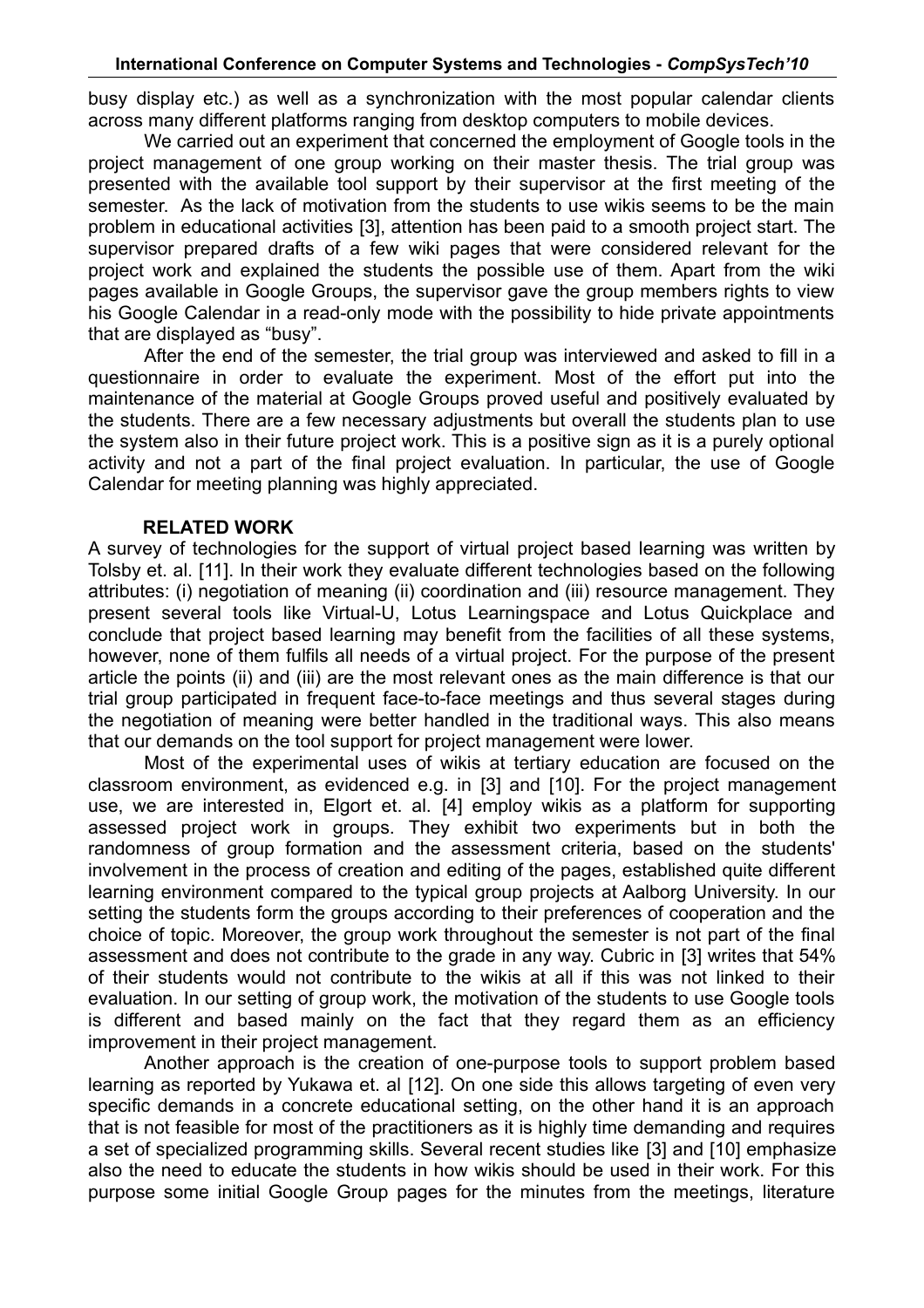overview, open problems, installation guides etc. were set up a priori by the supervisor and some initial content was entered in order to show the students the potential use.

For the coordination management the wiki pages were mainly used to support the meeting agenda and note-taking service to document the topics covered during the meetings with the supervisor (the so-called minutes from the meetings). This kind of use has already been established as a common way to employ wikis in education [7], providing a low-cost but effective communication and collaboration support. The main activities of our students during the semester were the creation of new pages, editing of existing pages, posting comments and using the built-in email notification feature. This seems to be in accordance with the recent findings of Ruth and Houghton [10] where the same four elements were identified as most consistently used by the students (with the small alternation of replacing email notifications with shoutboxes).

Finally, let us remark that we did not investigate in the present study any alternative technologies like micro-blogging (see e.g. [5] where the use of Twitter for educational purposes is studied). This is one of the possible directions for our future research.

## **EXPERIMENTAL SETUP**

The trial group consisted of three computer science students working on their master thesis dealing with the verification of embedded systems and in particular of Petri nets extended with time features. The group continued in the development of an open source tool TAPAAL [\(www.tapaal.net\)](http://www.tapaal.net/). The experiment was carried out from September 2009 to January 2010. One of the students was in his last year of study, the other two group members were in their 4th year. The group has been quite experienced and trained for several semesters in group work (the students here are exposed to group work since the first semester they enter the university). The students were routinely working with file management system based on svn repositories before. One of the students was using a similar project management system in the past, though it was lacking some of the features like email notification of changes and it was used only irregularly. The students compile their final report using LaTeX, hence their use of Google Docs was marginal. Supervisor set up a google Group and created initial wiki pages for

- minutes from the meetings (summary of the meetings, tasks for next meeting, etc.),
- reading summary (uploaded some initial literature as PDF files listed on a page),
- list of problems (selection of possible future directions, open problems, etc.),
- Eclipse setup (a guide how to check out TAPAAL in Eclipse environment), and

made his Google calendar available to the group members. The time estimated for this start up was about two hours. The system was presented to the students at the first meeting and the presentation took about 30 minutes. The supervisor then filled in the minutes from the first meeting, an activity that was later overtaken by the students.

The students set up their accounts, learned how to use Google Calendar for arranging meetings with the supervisor and later on maintained the initial pages as well as created new wiki pages and discussions. This included pages for project planning, list of results and definitions and ideas for alternative research directions.

## **EVALUATION**

The experiment was evaluated by interviewing the trial group and by a questionary. The students were also asked to give written comments on their use of Google tools during the semester. The table below summarizes the quantitative data related to the evaluation of the usefulness of the respective pages both by the group as well as the supervisor. The marks are given on the scale from -3 to +3 with 0 representing a neutral opinion, -3 representing a strongly negative evaluation and +3 a strongly positive one.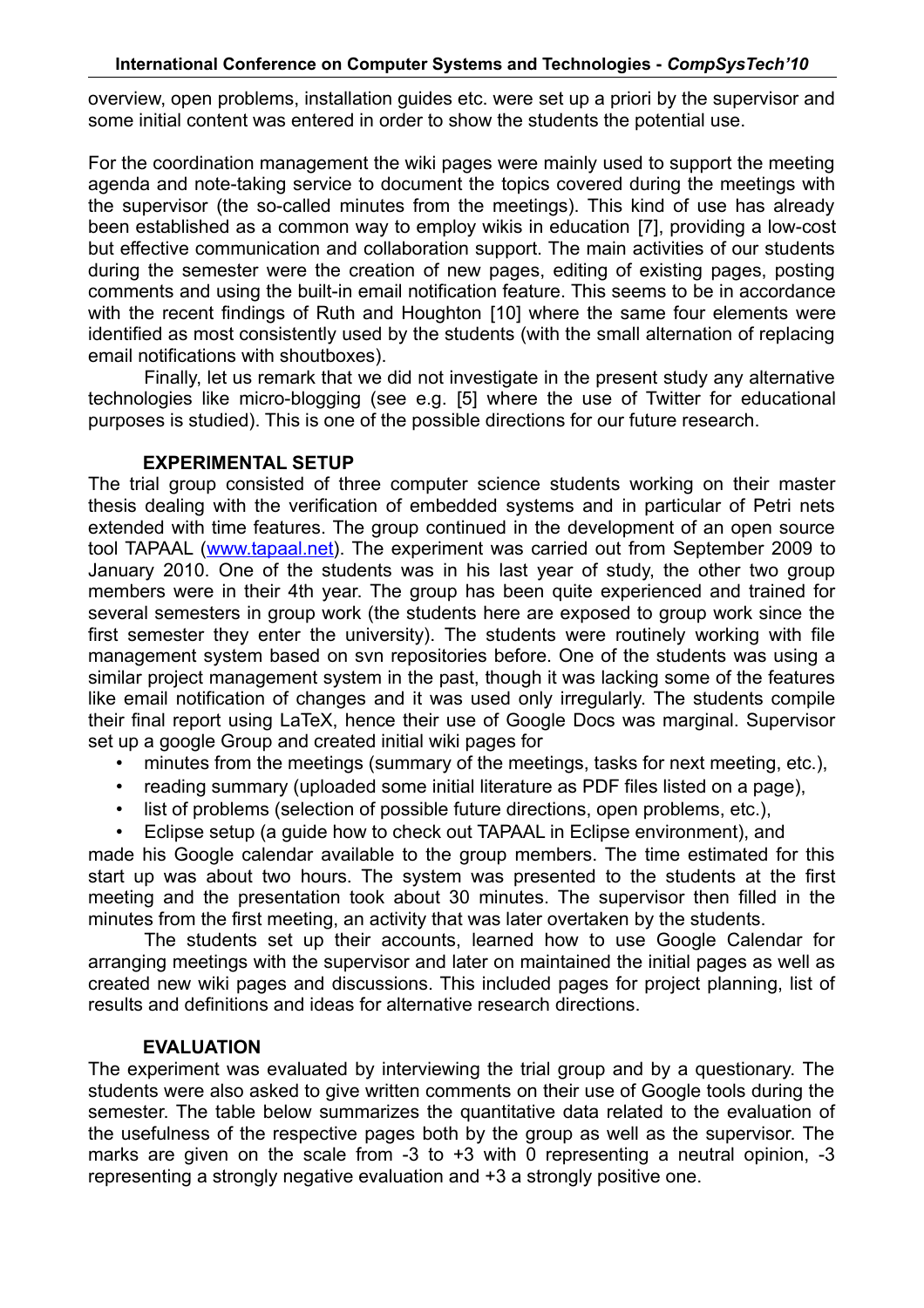| Wiki Pages (*  supervisor initiated pages) | <b>Frequency of use</b> | <b>Students</b>  | <b>Supervisor</b> |
|--------------------------------------------|-------------------------|------------------|-------------------|
| Minutes from the meetings*                 | Weekly                  | $+1$             | $+3$              |
| Reading summary*                           | Daily (at the start)    | $+2$             | $+2$              |
| Project planning                           | Monthly                 | $+2$             | $+1$              |
| List of problems/challenges*               | Weekly/Monthly          | $+2$             | $+2$              |
| Project start (Eclipse setup)*             | One time                | $+2$             | $+3$              |
| Definitions/Results                        | Seldom                  | $-1$             | $-1$              |
| Alternative research directions            | Seldom                  | $-3$             | $+2$              |
| <b>Calendar based activities</b>           |                         |                  |                   |
| Planning of meetings with the supervisor*  | Weekly                  | $+3$             | $+3$              |
| Planning of internal group meetings        | Never                   | $\boldsymbol{0}$ | 10                |

## **Students' Perspective**

The group found it easy to get started with Google tools. The members of the group were computer science students, which made it even easier. Citing the students:

*"Very straightforward to get started and use the system. We all used Gmail, so it was quite natural to use the other google features, like calendar and groups."*

The group evaluation was mostly positive, with the exception of two wiki pages that the students initiated on their own. Early in the semester, the trial group was reading many scientific papers and started a wiki page where they gathered the main definitions and results together with appropriate references. Because wiki pages are edited in a simple browser-embedded HTML editor, typesetting more complex mathematical formulae is difficult. As the group was using LaTeX for writing their report, they found this as a redundant work because the text in wiki pages could not be directly reused in their report. This may be different for a group writing their report in Word, as Google Docs provides a support for this format and the data entered to wikis can be then directly reused. The group also took the initiative to make a wiki page where they outlined and discussed possible research directions in their thesis work. Their negative evaluation on this page is given by the fact that they later on did not use these ideas in the report. Otherwise, the other pages were relatively frequently used and the students highlight the fact that the supervisor has a direct access to the minutes from the meetings and the project planning page, as this creates an implicit and informal agreement between the group and the supervisor about what happened during the meetings and what decisions were made. In case of disagreement, the supervisor can post remarks to the wiki page and/or initiate a discussion on the points that were misunderstood during the meeting. Among the different tools, Google calendar was the most appreciated by the students. Citing:

*"Especially, Google Calendar is recommendable. By far the easiest way to manage meetings with supervisor."*

Encouraging is the fact that the students will continue to use the system also in the forthcoming semester and recommend its use to other groups too. Let us recall again that the use of such a system in not in any way related to their project assessment.

## **Supervisor's Perspective**

The setup of the system takes a few extra hours of supervisor's time, but the system is easy to use and problem-free. For the next time it is expected that the overhead at the project start will be minimal. The system provided several improvements compared to the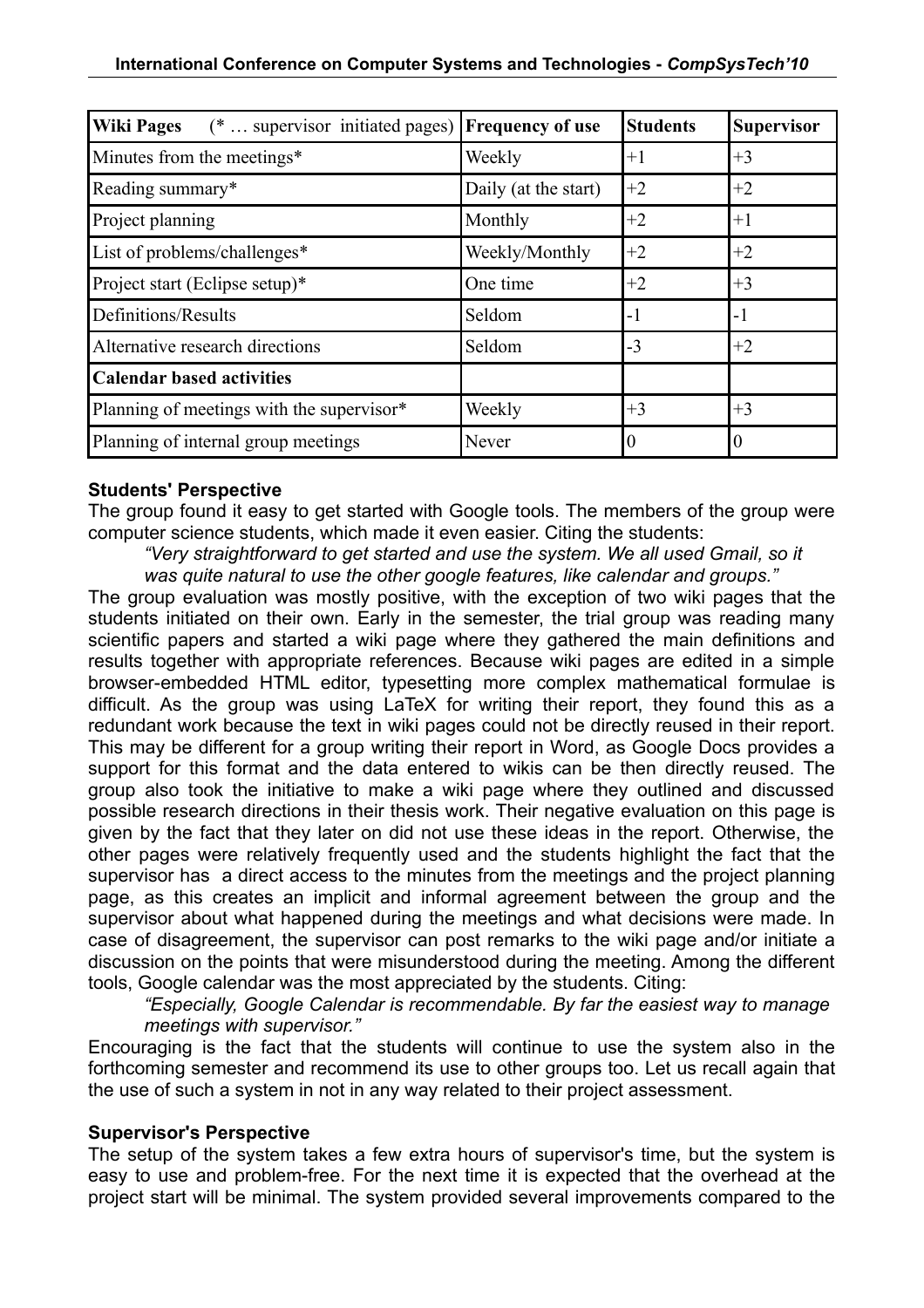traditional way. From the pedagogical point of view the main advantage is that the supervisor has an overview of what is happening in the project work of the group and what kind of activities they are working on. It makes it easier to anticipate possible misunderstandings in early phases of the project and helps the group to set up explicitly formulated short-term goals on a weekly basis. This can be useful especially for groups of weaker students that have a problem to achieve a sufficient progress in their project. The supervisor did not find the wiki pages about alternative research directions useless, as they outlined a possible continuation of the project and it helped the supervisor to have a better overview in which direction the project may diverge. Also the use of a wiki page for the tool installation in Eclipse proved useful as the arising problems were discussed in an associated discussion and were readily accessible to other group members. Perhaps the main saving was in using Google Calendar to arrange meetings that are typically initiated by the students. Previously, the students suggested a possible date and time by email. However, this often conflicted with the supervisor's schedule and had to be renegotiated by email. In Google Calendar the students have an overview of supervisor's activities and suggest meetings at free slots. If the time is suitable, one click will confirm the meeting, place it to the calendar and notify all invited members. Otherwise, the meeting can be easily moved by the supervisor to other slot and it will wait for an approval from the students.

## **CONCLUSION AND FUTURE WORK**

We experimented with tool support for content and coordination management of group supervision in problem oriented project pedagogy. The corner stone of the experiment was in the use of wiki pages and discussions related to the group work, as well as the shared calendar technique for arranging meetings. We chose to use the services Groups, Docs and Calendar provided by Google. The main advantage is that most of the students already have a previous experience in using at least Gmail, the technology is intuitive and easy to set up, there is no need to install any software, and last but not least, it is free.

As the use of wiki-based support in education is reportedly not always successful [2], a careful preparation at the supervisor's side is necessary. In the experiment we achieved a good balance between the motivating factors and the time overhead of the trial group. The process was positively evaluated both by the trial group as well as the supervisor. Some of the material gathered in the wiki repository has a good value and can be considered for a use as a body of information for future groups/classes, as it is suggested for example in [9]. As one of the most important factors that influence the degree of success we mention the role of the supervisor. One can only agree with Cubric [3] who writes: "Students' engagement with wiki-based learning activities is directly proportional to the quality and frequency of tutor's feedback and the clarity of the underlying learning and teaching process." On the other hand, the time spent on this process pays back in a more efficient communication with the group and in total the time spend on the supervision did not exceed any traditional group supervision process with only face-to-face meetings. In some aspects, like the arrangements of meetings using Google Calendar, the time savings were considerable compared to the standard communication channels.

In the future work we plan to experiment with technologies for group supervision on a larger scale. We also suggest a few improvements based on the lessons learned during the experiment. First, we recommend that all communication between the group and the supervisor takes place via the wiki pages. This will ensure that the pages stay alive. Some of the material that can be potentially included into the final student's report is better stored in the format that makes it easy to reuse during the writing process. In case of a large amount of literature used in the project work, one can consider specialized tools for article management like the system called Mendeley [\(http://www.mendeley.com/\)](http://www.mendeley.com/).